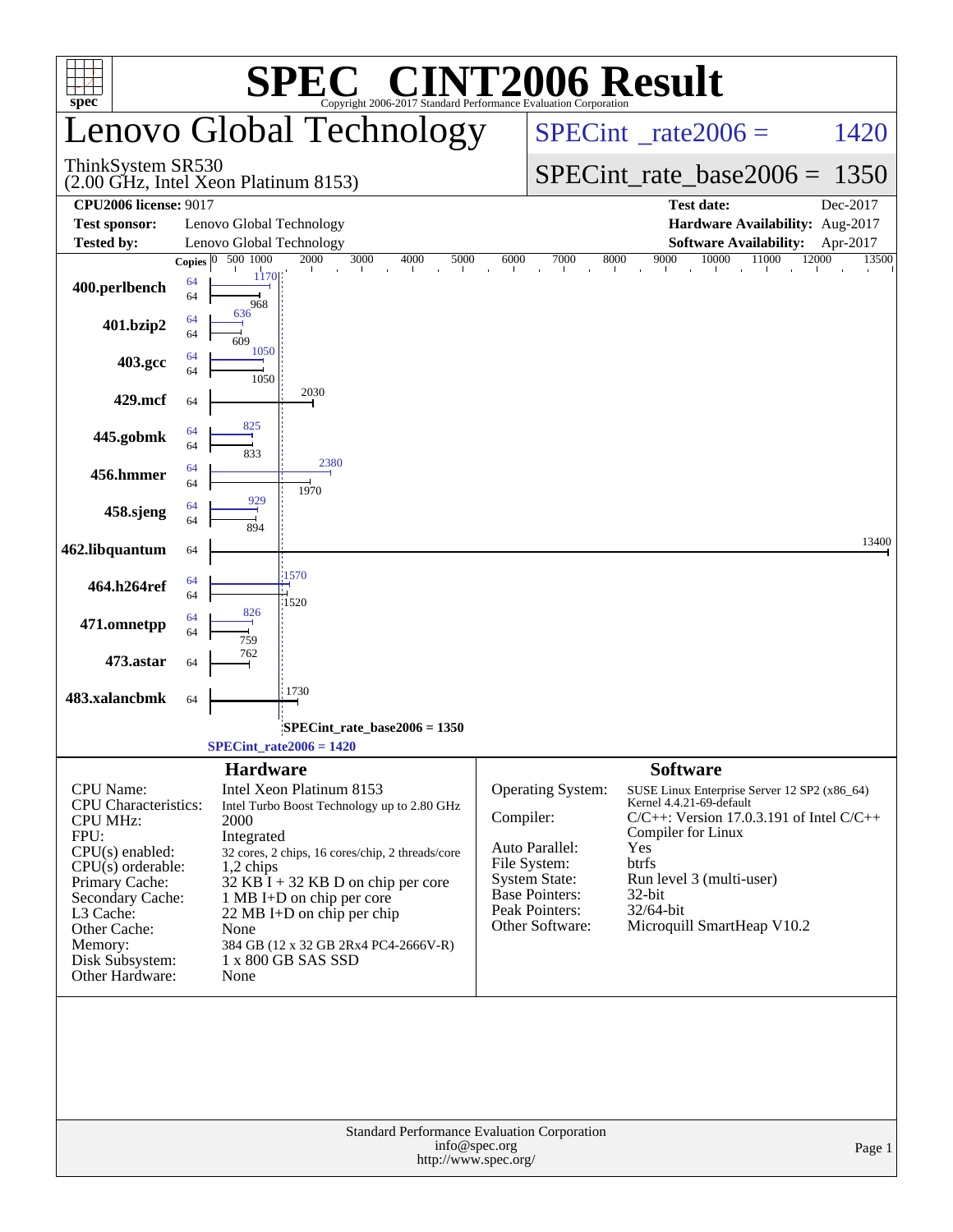

# enovo Global Technology

#### ThinkSystem SR530

(2.00 GHz, Intel Xeon Platinum 8153)

SPECint rate $2006 =$  1420

#### [SPECint\\_rate\\_base2006 =](http://www.spec.org/auto/cpu2006/Docs/result-fields.html#SPECintratebase2006) 1350

**[Test sponsor:](http://www.spec.org/auto/cpu2006/Docs/result-fields.html#Testsponsor)** Lenovo Global Technology **[Hardware Availability:](http://www.spec.org/auto/cpu2006/Docs/result-fields.html#HardwareAvailability)** Aug-2017

**[CPU2006 license:](http://www.spec.org/auto/cpu2006/Docs/result-fields.html#CPU2006license)** 9017 **[Test date:](http://www.spec.org/auto/cpu2006/Docs/result-fields.html#Testdate)** Dec-2017 **[Tested by:](http://www.spec.org/auto/cpu2006/Docs/result-fields.html#Testedby)** Lenovo Global Technology **[Software Availability:](http://www.spec.org/auto/cpu2006/Docs/result-fields.html#SoftwareAvailability)** Apr-2017

#### **[Results Table](http://www.spec.org/auto/cpu2006/Docs/result-fields.html#ResultsTable)**

|                                                                                                          | <b>Base</b>   |                |       |                |       |                |             | <b>Peak</b>   |                |              |                |              |                |              |
|----------------------------------------------------------------------------------------------------------|---------------|----------------|-------|----------------|-------|----------------|-------------|---------------|----------------|--------------|----------------|--------------|----------------|--------------|
| <b>Benchmark</b>                                                                                         | <b>Copies</b> | <b>Seconds</b> | Ratio | <b>Seconds</b> | Ratio | <b>Seconds</b> | Ratio       | <b>Copies</b> | <b>Seconds</b> | <b>Ratio</b> | <b>Seconds</b> | <b>Ratio</b> | <b>Seconds</b> | <b>Ratio</b> |
| 400.perlbench                                                                                            | 64            | 641            | 976   | 646            | 968   | 648            | 965         | 64            | 536            | 1170         | 536            | 1170         | 536            | 1170         |
| 401.bzip2                                                                                                | 64            | 1015           | 609   | 1013           | 609   | 1009           | 612         | 64            | 971            | 636          | 974            | 634          | 964            | 640          |
| $403.\mathrm{gcc}$                                                                                       | 64            | 492            | 1050  | 496            | 1040  | 492            | 1050        | 64            | 493            | 1040         | 491            | 1050         | 491            | 1050         |
| $429$ .mcf                                                                                               | 64            | 287            | 2030  | 288            | 2020  | 287            | 2030        | 64            | 287            | 2030         | 288            | 2020         | 287            | 2030         |
| $445$ .gobm $k$                                                                                          | 64            | 805            | 833   | 806            | 833   | 806            | 833         | 64            | 813            | 826          | 814            | 825          | 814            | 825          |
| 456.hmmer                                                                                                | 64            | 303            | 1970  | 303            | 1970  | 303            | 1970        | 64            | 250            | 2380         | 250            | 2380         | 250            | 2380         |
| $458$ .sjeng                                                                                             | 64            | 866            | 894   | 866            | 894   | 866            | 894         | 64            | 834            | 929          | 834            | 929          | 835            | 928          |
| 462.libquantum                                                                                           | 64            | 98.9           | 13400 | 98.8           | 13400 | 99.0           | 13400       | 64            | 98.9           | 13400        | 98.8           | 13400        | 99.0           | 13400        |
| 464.h264ref                                                                                              | 64            | 930            | 1520  | 931            | 1520  | 931            | 1520        | 64            | 902            | 1570         | 904            | 1570         | 902            | 1570         |
| 471.omnetpp                                                                                              | 64            | 527            | 759   | 527            | 759   | 528            | 757l        | 64            | 483            | 828          | 485            | 826          | 484            | 826          |
| $473$ . astar                                                                                            | 64            | 590            | 762   | 589            | 762   | 590            | <b>762</b>  | 64            | 590            | 762          | 589            | 762          | 590            | 762          |
| 483.xalancbmk                                                                                            | 64            | 255            | 1730  | 256            | 1720  | 256            | <b>1730</b> | 64            | 255            | 1730         | 256            | 1720         | 256            | 1730         |
| Results appear in the order in which they were run. Bold underlined text indicates a median measurement. |               |                |       |                |       |                |             |               |                |              |                |              |                |              |

#### **[Submit Notes](http://www.spec.org/auto/cpu2006/Docs/result-fields.html#SubmitNotes)**

 The numactl mechanism was used to bind copies to processors. The config file option 'submit' was used to generate numactl commands to bind each copy to a specific processor. For details, please see the config file.

#### **[Operating System Notes](http://www.spec.org/auto/cpu2006/Docs/result-fields.html#OperatingSystemNotes)**

Stack size set to unlimited using "ulimit -s unlimited"

#### **[Platform Notes](http://www.spec.org/auto/cpu2006/Docs/result-fields.html#PlatformNotes)**

BIOS configuration: Choose Operating Mode set to Maximum Performance DCU Streamer Prefetcher set to Disable MONITORMWAIT set to Enable SNC set to Enable XPT Prefetcher set to Enable Per Core P-state set to Disable LLC Deadline Alloc set to Disable Sysinfo program /home/cpu2006-1.2-ic17.0u3/config/sysinfo.rev6993 Revision 6993 of 2015-11-06 (b5e8d4b4eb51ed28d7f98696cbe290c1) running on linux-ickx Mon Dec 11 08:09:55 2017

 This section contains SUT (System Under Test) info as seen by some common utilities. To remove or add to this section, see: <http://www.spec.org/cpu2006/Docs/config.html#sysinfo>

From /proc/cpuinfo

Continued on next page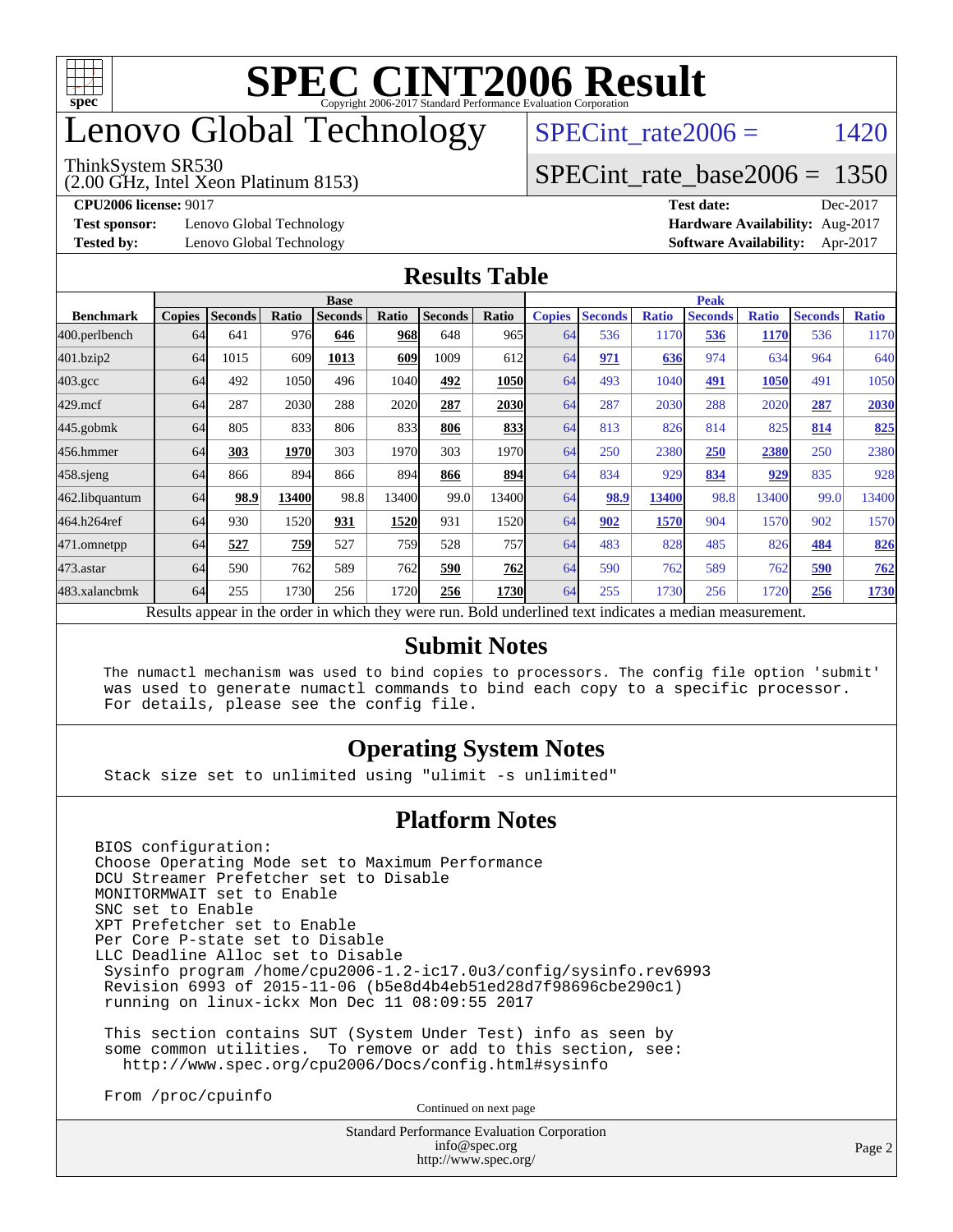

## enovo Global Technology

SPECint rate $2006 = 1420$ 

(2.00 GHz, Intel Xeon Platinum 8153) ThinkSystem SR530

[SPECint\\_rate\\_base2006 =](http://www.spec.org/auto/cpu2006/Docs/result-fields.html#SPECintratebase2006) 1350

**[Test sponsor:](http://www.spec.org/auto/cpu2006/Docs/result-fields.html#Testsponsor)** Lenovo Global Technology **[Hardware Availability:](http://www.spec.org/auto/cpu2006/Docs/result-fields.html#HardwareAvailability)** Aug-2017 **[Tested by:](http://www.spec.org/auto/cpu2006/Docs/result-fields.html#Testedby)** Lenovo Global Technology **[Software Availability:](http://www.spec.org/auto/cpu2006/Docs/result-fields.html#SoftwareAvailability)** Apr-2017

**[CPU2006 license:](http://www.spec.org/auto/cpu2006/Docs/result-fields.html#CPU2006license)** 9017 **[Test date:](http://www.spec.org/auto/cpu2006/Docs/result-fields.html#Testdate)** Dec-2017

#### **[Platform Notes \(Continued\)](http://www.spec.org/auto/cpu2006/Docs/result-fields.html#PlatformNotes)**

Standard Performance Evaluation Corporation [info@spec.org](mailto:info@spec.org) model name : Intel(R) Xeon(R) Platinum 8153 CPU @ 2.00GHz 2 "physical id"s (chips) 64 "processors" cores, siblings (Caution: counting these is hw and system dependent. The following excerpts from /proc/cpuinfo might not be reliable. Use with caution.) cpu cores : 16 siblings : 32 physical 0: cores 0 1 2 3 4 5 6 7 8 9 10 11 12 13 14 15 physical 1: cores 0 1 2 3 4 5 6 7 8 9 10 11 12 13 14 15 cache size : 22528 KB From /proc/meminfo MemTotal: 395883020 kB HugePages\_Total: 0<br>Hugepagesize: 2048 kB Hugepagesize: From /etc/\*release\* /etc/\*version\* SuSE-release: SUSE Linux Enterprise Server 12 (x86\_64) VERSION = 12 PATCHLEVEL = 2 # This file is deprecated and will be removed in a future service pack or release. # Please check /etc/os-release for details about this release. os-release: NAME="SLES" VERSION="12-SP2" VERSION\_ID="12.2" PRETTY\_NAME="SUSE Linux Enterprise Server 12 SP2" ID="sles" ANSI\_COLOR="0;32" CPE\_NAME="cpe:/o:suse:sles:12:sp2" uname -a: Linux linux-ickx 4.4.21-69-default #1 SMP Tue Oct 25 10:58:20 UTC 2016 (9464f67) x86\_64 x86\_64 x86\_64 GNU/Linux run-level 3 Dec 10 09:11 SPEC is set to: /home/cpu2006-1.2-ic17.0u3 Filesystem Type Size Used Avail Use% Mounted on<br>
/dev/sda2 btrfs 744G 261G 480G 36% /home btrfs 744G 261G 480G 36% / home Additional information from dmidecode: Warning: Use caution when you interpret this section. The 'dmidecode' program reads system data which is "intended to allow hardware to be accurately determined", but the intent may not be met, as there are frequent changes to hardware, firmware, and the "DMTF SMBIOS" standard. BIOS Lenovo -[TEE119J-1.20]- 09/06/2017 Memory: Continued on next page

<http://www.spec.org/>

Page 3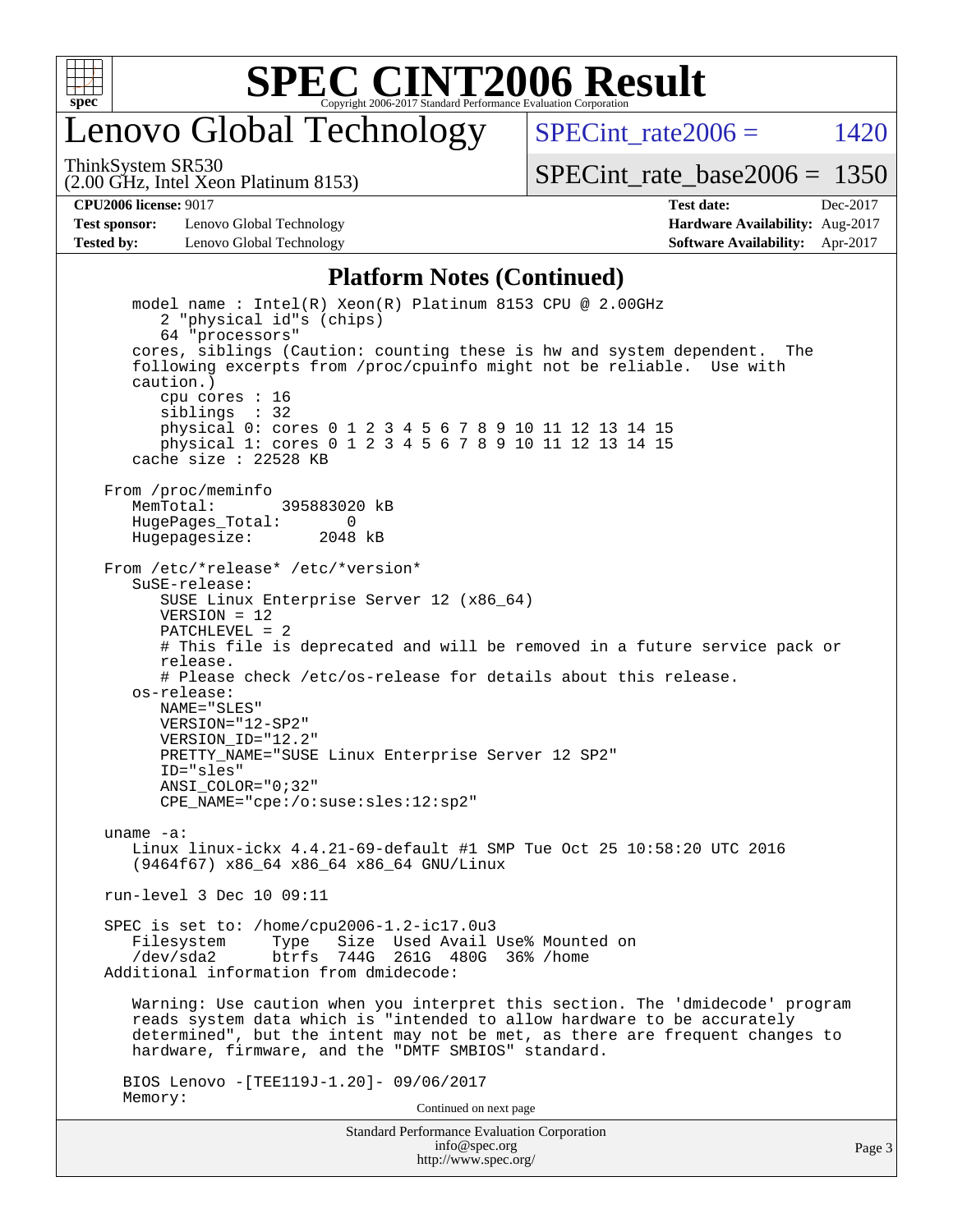

# enovo Global Technology

SPECint rate $2006 =$  1420

(2.00 GHz, Intel Xeon Platinum 8153) ThinkSystem SR530

[SPECint\\_rate\\_base2006 =](http://www.spec.org/auto/cpu2006/Docs/result-fields.html#SPECintratebase2006) 1350

**[Test sponsor:](http://www.spec.org/auto/cpu2006/Docs/result-fields.html#Testsponsor)** Lenovo Global Technology **[Hardware Availability:](http://www.spec.org/auto/cpu2006/Docs/result-fields.html#HardwareAvailability)** Aug-2017

**[CPU2006 license:](http://www.spec.org/auto/cpu2006/Docs/result-fields.html#CPU2006license)** 9017 **[Test date:](http://www.spec.org/auto/cpu2006/Docs/result-fields.html#Testdate)** Dec-2017 **[Tested by:](http://www.spec.org/auto/cpu2006/Docs/result-fields.html#Testedby)** Lenovo Global Technology **[Software Availability:](http://www.spec.org/auto/cpu2006/Docs/result-fields.html#SoftwareAvailability)** Apr-2017

#### **[Platform Notes \(Continued\)](http://www.spec.org/auto/cpu2006/Docs/result-fields.html#PlatformNotes)**

12x Hynix HMA84GR7AFR4N-VK 32 GB 2 rank 2666 MHz

(End of data from sysinfo program)

#### **[General Notes](http://www.spec.org/auto/cpu2006/Docs/result-fields.html#GeneralNotes)**

Environment variables set by runspec before the start of the run: LD\_LIBRARY\_PATH = "/home/cpu2006-1.2-ic17.0u3/lib/ia32:/home/cpu2006-1.2-ic17.0u3/lib/intel64:/home/cpu2006-1.2-ic17.0u3/sh10.2"

 Binaries compiled on a system with 1x Intel Core i7-4790 CPU + 32GB RAM memory using Redhat Enterprise Linux 7.2 Transparent Huge Pages enabled by default Filesystem page cache cleared with: shell invocation of 'sync; echo 3 > /proc/sys/vm/drop\_caches' prior to run runspec command invoked through numactl i.e.: numactl --interleave=all runspec <etc>

#### **[Base Compiler Invocation](http://www.spec.org/auto/cpu2006/Docs/result-fields.html#BaseCompilerInvocation)**

[C benchmarks](http://www.spec.org/auto/cpu2006/Docs/result-fields.html#Cbenchmarks):

[icc -m32 -L/opt/intel/compilers\\_and\\_libraries\\_2017/linux/lib/ia32](http://www.spec.org/cpu2006/results/res2017q4/cpu2006-20171211-51018.flags.html#user_CCbase_intel_icc_c29f3ff5a7ed067b11e4ec10a03f03ae)

[C++ benchmarks:](http://www.spec.org/auto/cpu2006/Docs/result-fields.html#CXXbenchmarks)

[icpc -m32 -L/opt/intel/compilers\\_and\\_libraries\\_2017/linux/lib/ia32](http://www.spec.org/cpu2006/results/res2017q4/cpu2006-20171211-51018.flags.html#user_CXXbase_intel_icpc_8c35c7808b62dab9ae41a1aa06361b6b)

#### **[Base Portability Flags](http://www.spec.org/auto/cpu2006/Docs/result-fields.html#BasePortabilityFlags)**

 400.perlbench: [-D\\_FILE\\_OFFSET\\_BITS=64](http://www.spec.org/cpu2006/results/res2017q4/cpu2006-20171211-51018.flags.html#user_basePORTABILITY400_perlbench_file_offset_bits_64_438cf9856305ebd76870a2c6dc2689ab) [-DSPEC\\_CPU\\_LINUX\\_IA32](http://www.spec.org/cpu2006/results/res2017q4/cpu2006-20171211-51018.flags.html#b400.perlbench_baseCPORTABILITY_DSPEC_CPU_LINUX_IA32) 401.bzip2: [-D\\_FILE\\_OFFSET\\_BITS=64](http://www.spec.org/cpu2006/results/res2017q4/cpu2006-20171211-51018.flags.html#user_basePORTABILITY401_bzip2_file_offset_bits_64_438cf9856305ebd76870a2c6dc2689ab) 403.gcc: [-D\\_FILE\\_OFFSET\\_BITS=64](http://www.spec.org/cpu2006/results/res2017q4/cpu2006-20171211-51018.flags.html#user_basePORTABILITY403_gcc_file_offset_bits_64_438cf9856305ebd76870a2c6dc2689ab) 429.mcf: [-D\\_FILE\\_OFFSET\\_BITS=64](http://www.spec.org/cpu2006/results/res2017q4/cpu2006-20171211-51018.flags.html#user_basePORTABILITY429_mcf_file_offset_bits_64_438cf9856305ebd76870a2c6dc2689ab) 445.gobmk: [-D\\_FILE\\_OFFSET\\_BITS=64](http://www.spec.org/cpu2006/results/res2017q4/cpu2006-20171211-51018.flags.html#user_basePORTABILITY445_gobmk_file_offset_bits_64_438cf9856305ebd76870a2c6dc2689ab) 456.hmmer: [-D\\_FILE\\_OFFSET\\_BITS=64](http://www.spec.org/cpu2006/results/res2017q4/cpu2006-20171211-51018.flags.html#user_basePORTABILITY456_hmmer_file_offset_bits_64_438cf9856305ebd76870a2c6dc2689ab) 458.sjeng: [-D\\_FILE\\_OFFSET\\_BITS=64](http://www.spec.org/cpu2006/results/res2017q4/cpu2006-20171211-51018.flags.html#user_basePORTABILITY458_sjeng_file_offset_bits_64_438cf9856305ebd76870a2c6dc2689ab) 462.libquantum: [-D\\_FILE\\_OFFSET\\_BITS=64](http://www.spec.org/cpu2006/results/res2017q4/cpu2006-20171211-51018.flags.html#user_basePORTABILITY462_libquantum_file_offset_bits_64_438cf9856305ebd76870a2c6dc2689ab) [-DSPEC\\_CPU\\_LINUX](http://www.spec.org/cpu2006/results/res2017q4/cpu2006-20171211-51018.flags.html#b462.libquantum_baseCPORTABILITY_DSPEC_CPU_LINUX) 464.h264ref: [-D\\_FILE\\_OFFSET\\_BITS=64](http://www.spec.org/cpu2006/results/res2017q4/cpu2006-20171211-51018.flags.html#user_basePORTABILITY464_h264ref_file_offset_bits_64_438cf9856305ebd76870a2c6dc2689ab) 471.omnetpp: [-D\\_FILE\\_OFFSET\\_BITS=64](http://www.spec.org/cpu2006/results/res2017q4/cpu2006-20171211-51018.flags.html#user_basePORTABILITY471_omnetpp_file_offset_bits_64_438cf9856305ebd76870a2c6dc2689ab) 473.astar: [-D\\_FILE\\_OFFSET\\_BITS=64](http://www.spec.org/cpu2006/results/res2017q4/cpu2006-20171211-51018.flags.html#user_basePORTABILITY473_astar_file_offset_bits_64_438cf9856305ebd76870a2c6dc2689ab) 483.xalancbmk: [-D\\_FILE\\_OFFSET\\_BITS=64](http://www.spec.org/cpu2006/results/res2017q4/cpu2006-20171211-51018.flags.html#user_basePORTABILITY483_xalancbmk_file_offset_bits_64_438cf9856305ebd76870a2c6dc2689ab) [-DSPEC\\_CPU\\_LINUX](http://www.spec.org/cpu2006/results/res2017q4/cpu2006-20171211-51018.flags.html#b483.xalancbmk_baseCXXPORTABILITY_DSPEC_CPU_LINUX)

### **[Base Optimization Flags](http://www.spec.org/auto/cpu2006/Docs/result-fields.html#BaseOptimizationFlags)**

[C benchmarks](http://www.spec.org/auto/cpu2006/Docs/result-fields.html#Cbenchmarks):

[-xCORE-AVX2](http://www.spec.org/cpu2006/results/res2017q4/cpu2006-20171211-51018.flags.html#user_CCbase_f-xCORE-AVX2) [-ipo](http://www.spec.org/cpu2006/results/res2017q4/cpu2006-20171211-51018.flags.html#user_CCbase_f-ipo) [-O3](http://www.spec.org/cpu2006/results/res2017q4/cpu2006-20171211-51018.flags.html#user_CCbase_f-O3) [-no-prec-div](http://www.spec.org/cpu2006/results/res2017q4/cpu2006-20171211-51018.flags.html#user_CCbase_f-no-prec-div) [-qopt-prefetch](http://www.spec.org/cpu2006/results/res2017q4/cpu2006-20171211-51018.flags.html#user_CCbase_f-qopt-prefetch) [-qopt-mem-layout-trans=3](http://www.spec.org/cpu2006/results/res2017q4/cpu2006-20171211-51018.flags.html#user_CCbase_f-qopt-mem-layout-trans_170f5be61cd2cedc9b54468c59262d5d)

Continued on next page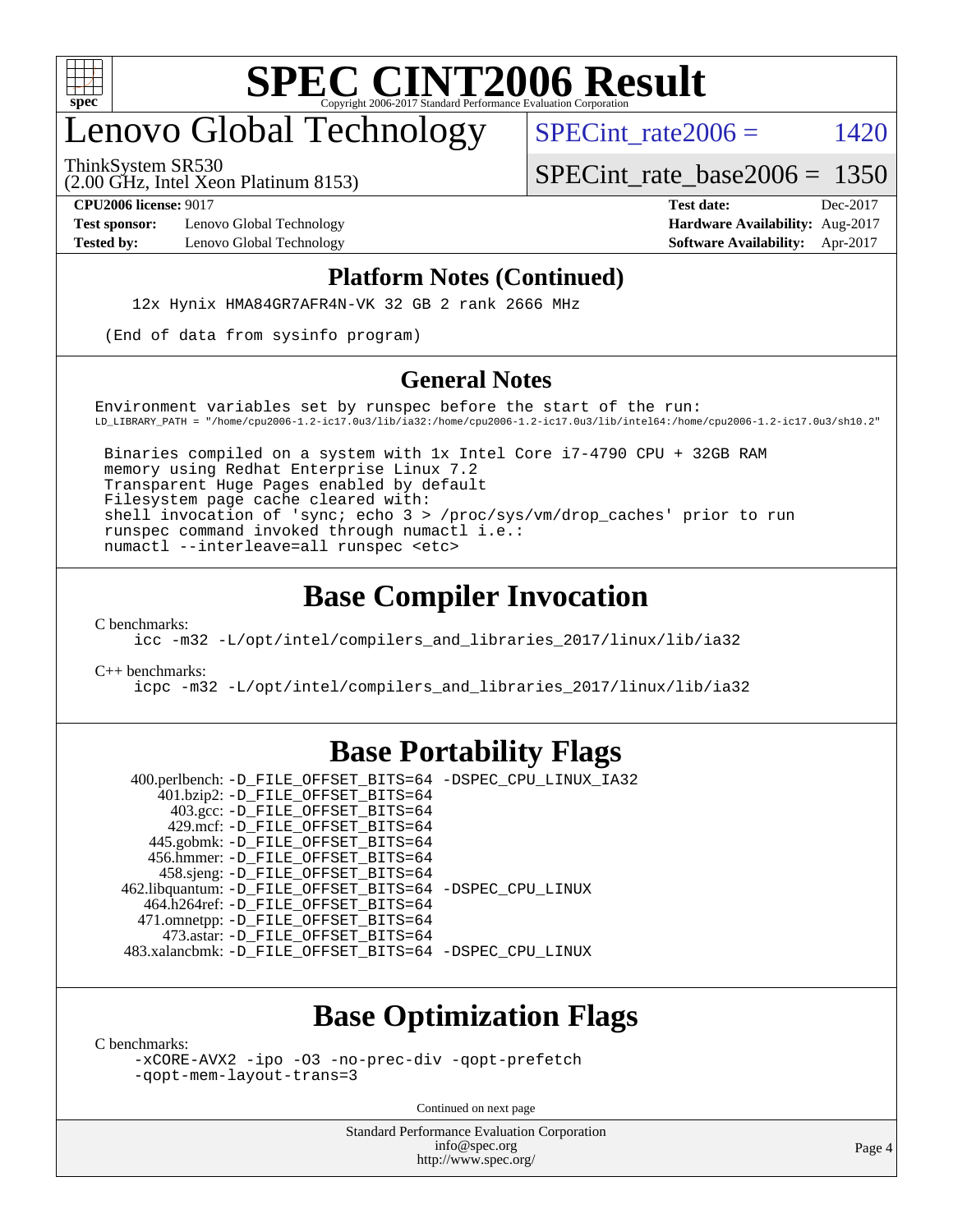

# enovo Global Technology

ThinkSystem SR530

SPECint rate $2006 =$  1420

(2.00 GHz, Intel Xeon Platinum 8153)

[SPECint\\_rate\\_base2006 =](http://www.spec.org/auto/cpu2006/Docs/result-fields.html#SPECintratebase2006) 1350

**[Test sponsor:](http://www.spec.org/auto/cpu2006/Docs/result-fields.html#Testsponsor)** Lenovo Global Technology **[Hardware Availability:](http://www.spec.org/auto/cpu2006/Docs/result-fields.html#HardwareAvailability)** Aug-2017

**[CPU2006 license:](http://www.spec.org/auto/cpu2006/Docs/result-fields.html#CPU2006license)** 9017 **[Test date:](http://www.spec.org/auto/cpu2006/Docs/result-fields.html#Testdate)** Dec-2017 **[Tested by:](http://www.spec.org/auto/cpu2006/Docs/result-fields.html#Testedby)** Lenovo Global Technology **[Software Availability:](http://www.spec.org/auto/cpu2006/Docs/result-fields.html#SoftwareAvailability)** Apr-2017

## **[Base Optimization Flags \(Continued\)](http://www.spec.org/auto/cpu2006/Docs/result-fields.html#BaseOptimizationFlags)**

[C++ benchmarks:](http://www.spec.org/auto/cpu2006/Docs/result-fields.html#CXXbenchmarks)

[-xCORE-AVX2](http://www.spec.org/cpu2006/results/res2017q4/cpu2006-20171211-51018.flags.html#user_CXXbase_f-xCORE-AVX2) [-ipo](http://www.spec.org/cpu2006/results/res2017q4/cpu2006-20171211-51018.flags.html#user_CXXbase_f-ipo) [-O3](http://www.spec.org/cpu2006/results/res2017q4/cpu2006-20171211-51018.flags.html#user_CXXbase_f-O3) [-no-prec-div](http://www.spec.org/cpu2006/results/res2017q4/cpu2006-20171211-51018.flags.html#user_CXXbase_f-no-prec-div) [-qopt-prefetch](http://www.spec.org/cpu2006/results/res2017q4/cpu2006-20171211-51018.flags.html#user_CXXbase_f-qopt-prefetch) [-qopt-mem-layout-trans=3](http://www.spec.org/cpu2006/results/res2017q4/cpu2006-20171211-51018.flags.html#user_CXXbase_f-qopt-mem-layout-trans_170f5be61cd2cedc9b54468c59262d5d) [-Wl,-z,muldefs](http://www.spec.org/cpu2006/results/res2017q4/cpu2006-20171211-51018.flags.html#user_CXXbase_link_force_multiple1_74079c344b956b9658436fd1b6dd3a8a) [-L/sh10.2 -lsmartheap](http://www.spec.org/cpu2006/results/res2017q4/cpu2006-20171211-51018.flags.html#user_CXXbase_SmartHeap_b831f2d313e2fffa6dfe3f00ffc1f1c0)

### **[Base Other Flags](http://www.spec.org/auto/cpu2006/Docs/result-fields.html#BaseOtherFlags)**

[C benchmarks](http://www.spec.org/auto/cpu2006/Docs/result-fields.html#Cbenchmarks):

403.gcc: [-Dalloca=\\_alloca](http://www.spec.org/cpu2006/results/res2017q4/cpu2006-20171211-51018.flags.html#b403.gcc_baseEXTRA_CFLAGS_Dalloca_be3056838c12de2578596ca5467af7f3)

### **[Peak Compiler Invocation](http://www.spec.org/auto/cpu2006/Docs/result-fields.html#PeakCompilerInvocation)**

[C benchmarks \(except as noted below\)](http://www.spec.org/auto/cpu2006/Docs/result-fields.html#Cbenchmarksexceptasnotedbelow):

[icc -m32 -L/opt/intel/compilers\\_and\\_libraries\\_2017/linux/lib/ia32](http://www.spec.org/cpu2006/results/res2017q4/cpu2006-20171211-51018.flags.html#user_CCpeak_intel_icc_c29f3ff5a7ed067b11e4ec10a03f03ae)

400.perlbench: [icc -m64](http://www.spec.org/cpu2006/results/res2017q4/cpu2006-20171211-51018.flags.html#user_peakCCLD400_perlbench_intel_icc_64bit_bda6cc9af1fdbb0edc3795bac97ada53)

401.bzip2: [icc -m64](http://www.spec.org/cpu2006/results/res2017q4/cpu2006-20171211-51018.flags.html#user_peakCCLD401_bzip2_intel_icc_64bit_bda6cc9af1fdbb0edc3795bac97ada53)

456.hmmer: [icc -m64](http://www.spec.org/cpu2006/results/res2017q4/cpu2006-20171211-51018.flags.html#user_peakCCLD456_hmmer_intel_icc_64bit_bda6cc9af1fdbb0edc3795bac97ada53)

458.sjeng: [icc -m64](http://www.spec.org/cpu2006/results/res2017q4/cpu2006-20171211-51018.flags.html#user_peakCCLD458_sjeng_intel_icc_64bit_bda6cc9af1fdbb0edc3795bac97ada53)

#### [C++ benchmarks:](http://www.spec.org/auto/cpu2006/Docs/result-fields.html#CXXbenchmarks)

[icpc -m32 -L/opt/intel/compilers\\_and\\_libraries\\_2017/linux/lib/ia32](http://www.spec.org/cpu2006/results/res2017q4/cpu2006-20171211-51018.flags.html#user_CXXpeak_intel_icpc_8c35c7808b62dab9ae41a1aa06361b6b)

### **[Peak Portability Flags](http://www.spec.org/auto/cpu2006/Docs/result-fields.html#PeakPortabilityFlags)**

 400.perlbench: [-DSPEC\\_CPU\\_LP64](http://www.spec.org/cpu2006/results/res2017q4/cpu2006-20171211-51018.flags.html#b400.perlbench_peakCPORTABILITY_DSPEC_CPU_LP64) [-DSPEC\\_CPU\\_LINUX\\_X64](http://www.spec.org/cpu2006/results/res2017q4/cpu2006-20171211-51018.flags.html#b400.perlbench_peakCPORTABILITY_DSPEC_CPU_LINUX_X64) 401.bzip2: [-DSPEC\\_CPU\\_LP64](http://www.spec.org/cpu2006/results/res2017q4/cpu2006-20171211-51018.flags.html#suite_peakCPORTABILITY401_bzip2_DSPEC_CPU_LP64) 403.gcc: [-D\\_FILE\\_OFFSET\\_BITS=64](http://www.spec.org/cpu2006/results/res2017q4/cpu2006-20171211-51018.flags.html#user_peakPORTABILITY403_gcc_file_offset_bits_64_438cf9856305ebd76870a2c6dc2689ab) 429.mcf: [-D\\_FILE\\_OFFSET\\_BITS=64](http://www.spec.org/cpu2006/results/res2017q4/cpu2006-20171211-51018.flags.html#user_peakPORTABILITY429_mcf_file_offset_bits_64_438cf9856305ebd76870a2c6dc2689ab) 445.gobmk: [-D\\_FILE\\_OFFSET\\_BITS=64](http://www.spec.org/cpu2006/results/res2017q4/cpu2006-20171211-51018.flags.html#user_peakPORTABILITY445_gobmk_file_offset_bits_64_438cf9856305ebd76870a2c6dc2689ab) 456.hmmer: [-DSPEC\\_CPU\\_LP64](http://www.spec.org/cpu2006/results/res2017q4/cpu2006-20171211-51018.flags.html#suite_peakCPORTABILITY456_hmmer_DSPEC_CPU_LP64) 458.sjeng: [-DSPEC\\_CPU\\_LP64](http://www.spec.org/cpu2006/results/res2017q4/cpu2006-20171211-51018.flags.html#suite_peakCPORTABILITY458_sjeng_DSPEC_CPU_LP64) 462.libquantum: [-D\\_FILE\\_OFFSET\\_BITS=64](http://www.spec.org/cpu2006/results/res2017q4/cpu2006-20171211-51018.flags.html#user_peakPORTABILITY462_libquantum_file_offset_bits_64_438cf9856305ebd76870a2c6dc2689ab) [-DSPEC\\_CPU\\_LINUX](http://www.spec.org/cpu2006/results/res2017q4/cpu2006-20171211-51018.flags.html#b462.libquantum_peakCPORTABILITY_DSPEC_CPU_LINUX) 464.h264ref: [-D\\_FILE\\_OFFSET\\_BITS=64](http://www.spec.org/cpu2006/results/res2017q4/cpu2006-20171211-51018.flags.html#user_peakPORTABILITY464_h264ref_file_offset_bits_64_438cf9856305ebd76870a2c6dc2689ab) 471.omnetpp: [-D\\_FILE\\_OFFSET\\_BITS=64](http://www.spec.org/cpu2006/results/res2017q4/cpu2006-20171211-51018.flags.html#user_peakPORTABILITY471_omnetpp_file_offset_bits_64_438cf9856305ebd76870a2c6dc2689ab) 473.astar: [-D\\_FILE\\_OFFSET\\_BITS=64](http://www.spec.org/cpu2006/results/res2017q4/cpu2006-20171211-51018.flags.html#user_peakPORTABILITY473_astar_file_offset_bits_64_438cf9856305ebd76870a2c6dc2689ab) 483.xalancbmk: [-D\\_FILE\\_OFFSET\\_BITS=64](http://www.spec.org/cpu2006/results/res2017q4/cpu2006-20171211-51018.flags.html#user_peakPORTABILITY483_xalancbmk_file_offset_bits_64_438cf9856305ebd76870a2c6dc2689ab) [-DSPEC\\_CPU\\_LINUX](http://www.spec.org/cpu2006/results/res2017q4/cpu2006-20171211-51018.flags.html#b483.xalancbmk_peakCXXPORTABILITY_DSPEC_CPU_LINUX)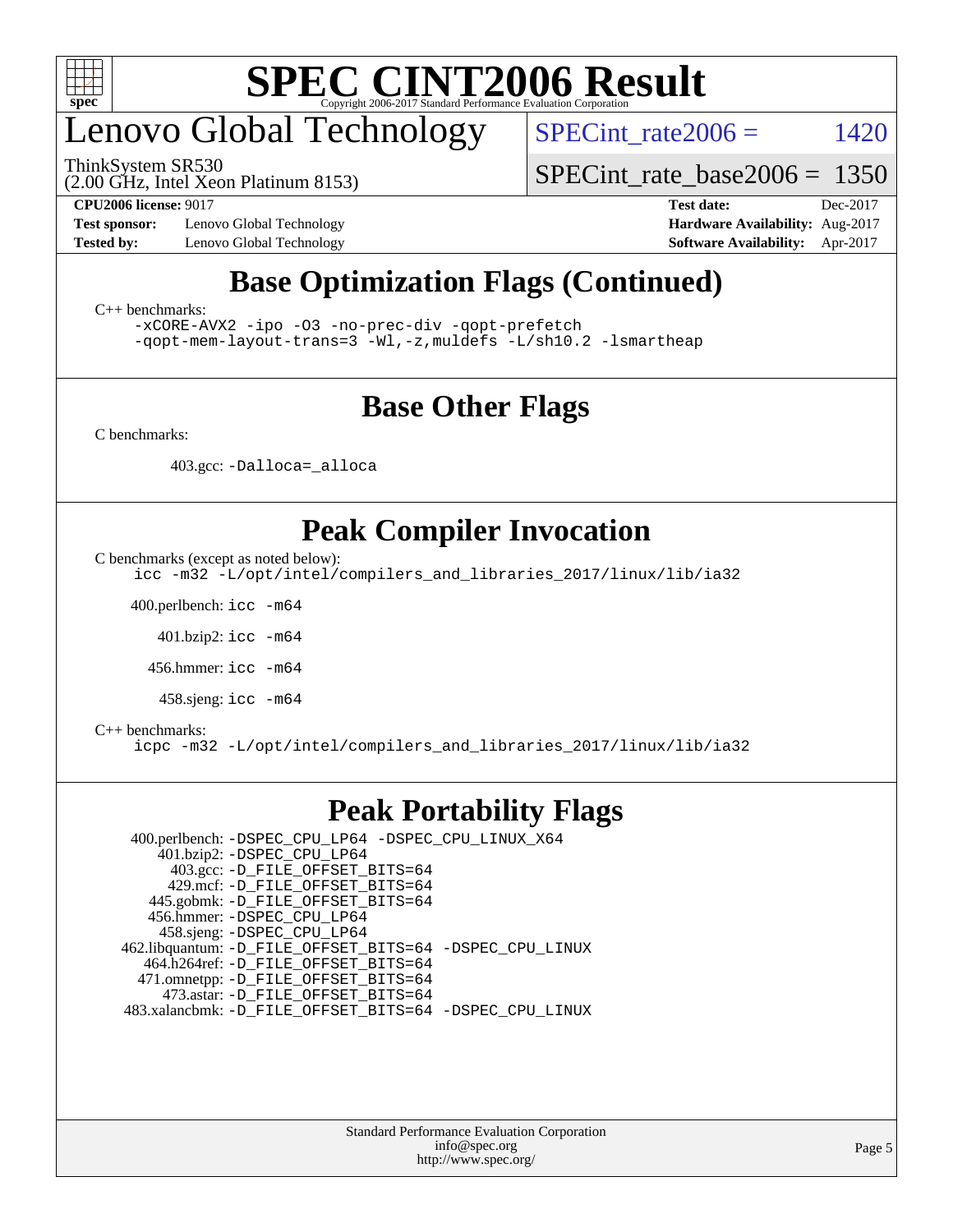

## enovo Global Technology

SPECint rate $2006 =$  1420

(2.00 GHz, Intel Xeon Platinum 8153) ThinkSystem SR530

[SPECint\\_rate\\_base2006 =](http://www.spec.org/auto/cpu2006/Docs/result-fields.html#SPECintratebase2006) 1350

**[CPU2006 license:](http://www.spec.org/auto/cpu2006/Docs/result-fields.html#CPU2006license)** 9017 **[Test date:](http://www.spec.org/auto/cpu2006/Docs/result-fields.html#Testdate)** Dec-2017

**[Test sponsor:](http://www.spec.org/auto/cpu2006/Docs/result-fields.html#Testsponsor)** Lenovo Global Technology **[Hardware Availability:](http://www.spec.org/auto/cpu2006/Docs/result-fields.html#HardwareAvailability)** Aug-2017 **[Tested by:](http://www.spec.org/auto/cpu2006/Docs/result-fields.html#Testedby)** Lenovo Global Technology **[Software Availability:](http://www.spec.org/auto/cpu2006/Docs/result-fields.html#SoftwareAvailability)** Apr-2017

### **[Peak Optimization Flags](http://www.spec.org/auto/cpu2006/Docs/result-fields.html#PeakOptimizationFlags)**

#### [C benchmarks](http://www.spec.org/auto/cpu2006/Docs/result-fields.html#Cbenchmarks):

 400.perlbench: [-prof-gen](http://www.spec.org/cpu2006/results/res2017q4/cpu2006-20171211-51018.flags.html#user_peakPASS1_CFLAGSPASS1_LDCFLAGS400_perlbench_prof_gen_e43856698f6ca7b7e442dfd80e94a8fc)(pass 1) [-prof-use](http://www.spec.org/cpu2006/results/res2017q4/cpu2006-20171211-51018.flags.html#user_peakPASS2_CFLAGSPASS2_LDCFLAGS400_perlbench_prof_use_bccf7792157ff70d64e32fe3e1250b55)(pass 2) [-xCORE-AVX2](http://www.spec.org/cpu2006/results/res2017q4/cpu2006-20171211-51018.flags.html#user_peakPASS2_CFLAGSPASS2_LDCFLAGS400_perlbench_f-xCORE-AVX2)(pass 2)  $-par-num-threads=1(pass 1) -ipo(pass 2) -O3(pass 2)$  $-par-num-threads=1(pass 1) -ipo(pass 2) -O3(pass 2)$  $-par-num-threads=1(pass 1) -ipo(pass 2) -O3(pass 2)$  $-par-num-threads=1(pass 1) -ipo(pass 2) -O3(pass 2)$  $-par-num-threads=1(pass 1) -ipo(pass 2) -O3(pass 2)$  $-par-num-threads=1(pass 1) -ipo(pass 2) -O3(pass 2)$ [-no-prec-div](http://www.spec.org/cpu2006/results/res2017q4/cpu2006-20171211-51018.flags.html#user_peakPASS2_CFLAGSPASS2_LDCFLAGS400_perlbench_f-no-prec-div)(pass 2) [-auto-ilp32](http://www.spec.org/cpu2006/results/res2017q4/cpu2006-20171211-51018.flags.html#user_peakCOPTIMIZE400_perlbench_f-auto-ilp32) [-qopt-mem-layout-trans=3](http://www.spec.org/cpu2006/results/res2017q4/cpu2006-20171211-51018.flags.html#user_peakCOPTIMIZE400_perlbench_f-qopt-mem-layout-trans_170f5be61cd2cedc9b54468c59262d5d) 401.bzip2: [-prof-gen](http://www.spec.org/cpu2006/results/res2017q4/cpu2006-20171211-51018.flags.html#user_peakPASS1_CFLAGSPASS1_LDCFLAGS401_bzip2_prof_gen_e43856698f6ca7b7e442dfd80e94a8fc)(pass 1) [-prof-use](http://www.spec.org/cpu2006/results/res2017q4/cpu2006-20171211-51018.flags.html#user_peakPASS2_CFLAGSPASS2_LDCFLAGS401_bzip2_prof_use_bccf7792157ff70d64e32fe3e1250b55)(pass 2) [-xCORE-AVX2](http://www.spec.org/cpu2006/results/res2017q4/cpu2006-20171211-51018.flags.html#user_peakPASS2_CFLAGSPASS2_LDCFLAGS401_bzip2_f-xCORE-AVX2)(pass 2) [-par-num-threads=1](http://www.spec.org/cpu2006/results/res2017q4/cpu2006-20171211-51018.flags.html#user_peakPASS1_CFLAGSPASS1_LDCFLAGS401_bzip2_par_num_threads_786a6ff141b4e9e90432e998842df6c2)(pass 1) [-ipo](http://www.spec.org/cpu2006/results/res2017q4/cpu2006-20171211-51018.flags.html#user_peakPASS2_CFLAGSPASS2_LDCFLAGS401_bzip2_f-ipo)(pass 2) [-O3](http://www.spec.org/cpu2006/results/res2017q4/cpu2006-20171211-51018.flags.html#user_peakPASS2_CFLAGSPASS2_LDCFLAGS401_bzip2_f-O3)(pass 2) [-no-prec-div](http://www.spec.org/cpu2006/results/res2017q4/cpu2006-20171211-51018.flags.html#user_peakPASS2_CFLAGSPASS2_LDCFLAGS401_bzip2_f-no-prec-div)(pass 2) [-qopt-prefetch](http://www.spec.org/cpu2006/results/res2017q4/cpu2006-20171211-51018.flags.html#user_peakCOPTIMIZE401_bzip2_f-qopt-prefetch) [-auto-ilp32](http://www.spec.org/cpu2006/results/res2017q4/cpu2006-20171211-51018.flags.html#user_peakCOPTIMIZE401_bzip2_f-auto-ilp32) [-qopt-mem-layout-trans=3](http://www.spec.org/cpu2006/results/res2017q4/cpu2006-20171211-51018.flags.html#user_peakCOPTIMIZE401_bzip2_f-qopt-mem-layout-trans_170f5be61cd2cedc9b54468c59262d5d) 403.gcc: [-xCORE-AVX2](http://www.spec.org/cpu2006/results/res2017q4/cpu2006-20171211-51018.flags.html#user_peakOPTIMIZE403_gcc_f-xCORE-AVX2) [-ipo](http://www.spec.org/cpu2006/results/res2017q4/cpu2006-20171211-51018.flags.html#user_peakOPTIMIZE403_gcc_f-ipo) [-O3](http://www.spec.org/cpu2006/results/res2017q4/cpu2006-20171211-51018.flags.html#user_peakOPTIMIZE403_gcc_f-O3) [-no-prec-div](http://www.spec.org/cpu2006/results/res2017q4/cpu2006-20171211-51018.flags.html#user_peakOPTIMIZE403_gcc_f-no-prec-div) [-qopt-mem-layout-trans=3](http://www.spec.org/cpu2006/results/res2017q4/cpu2006-20171211-51018.flags.html#user_peakCOPTIMIZE403_gcc_f-qopt-mem-layout-trans_170f5be61cd2cedc9b54468c59262d5d)  $429$ .mcf: basepeak = yes 445.gobmk: [-prof-gen](http://www.spec.org/cpu2006/results/res2017q4/cpu2006-20171211-51018.flags.html#user_peakPASS1_CFLAGSPASS1_LDCFLAGS445_gobmk_prof_gen_e43856698f6ca7b7e442dfd80e94a8fc)(pass 1) [-prof-use](http://www.spec.org/cpu2006/results/res2017q4/cpu2006-20171211-51018.flags.html#user_peakPASS2_CFLAGSPASS2_LDCFLAGSPASS2_LDFLAGS445_gobmk_prof_use_bccf7792157ff70d64e32fe3e1250b55)(pass 2) [-xCORE-AVX2](http://www.spec.org/cpu2006/results/res2017q4/cpu2006-20171211-51018.flags.html#user_peakPASS2_CFLAGSPASS2_LDCFLAGSPASS2_LDFLAGS445_gobmk_f-xCORE-AVX2)(pass 2)  $-par-num-threads=1(pass 1) -ipo(pass 2) -O3(pass 2)$  $-par-num-threads=1(pass 1) -ipo(pass 2) -O3(pass 2)$  $-par-num-threads=1(pass 1) -ipo(pass 2) -O3(pass 2)$  $-par-num-threads=1(pass 1) -ipo(pass 2) -O3(pass 2)$  $-par-num-threads=1(pass 1) -ipo(pass 2) -O3(pass 2)$  $-par-num-threads=1(pass 1) -ipo(pass 2) -O3(pass 2)$ [-no-prec-div](http://www.spec.org/cpu2006/results/res2017q4/cpu2006-20171211-51018.flags.html#user_peakPASS2_LDCFLAGS445_gobmk_f-no-prec-div)(pass 2) [-qopt-mem-layout-trans=3](http://www.spec.org/cpu2006/results/res2017q4/cpu2006-20171211-51018.flags.html#user_peakCOPTIMIZE445_gobmk_f-qopt-mem-layout-trans_170f5be61cd2cedc9b54468c59262d5d) 456.hmmer: [-xCORE-AVX2](http://www.spec.org/cpu2006/results/res2017q4/cpu2006-20171211-51018.flags.html#user_peakOPTIMIZE456_hmmer_f-xCORE-AVX2) [-ipo](http://www.spec.org/cpu2006/results/res2017q4/cpu2006-20171211-51018.flags.html#user_peakOPTIMIZE456_hmmer_f-ipo) [-O3](http://www.spec.org/cpu2006/results/res2017q4/cpu2006-20171211-51018.flags.html#user_peakOPTIMIZE456_hmmer_f-O3) [-no-prec-div](http://www.spec.org/cpu2006/results/res2017q4/cpu2006-20171211-51018.flags.html#user_peakOPTIMIZE456_hmmer_f-no-prec-div) [-unroll2](http://www.spec.org/cpu2006/results/res2017q4/cpu2006-20171211-51018.flags.html#user_peakCOPTIMIZE456_hmmer_f-unroll_784dae83bebfb236979b41d2422d7ec2) [-auto-ilp32](http://www.spec.org/cpu2006/results/res2017q4/cpu2006-20171211-51018.flags.html#user_peakCOPTIMIZE456_hmmer_f-auto-ilp32) [-qopt-mem-layout-trans=3](http://www.spec.org/cpu2006/results/res2017q4/cpu2006-20171211-51018.flags.html#user_peakCOPTIMIZE456_hmmer_f-qopt-mem-layout-trans_170f5be61cd2cedc9b54468c59262d5d) 458.sjeng: [-prof-gen](http://www.spec.org/cpu2006/results/res2017q4/cpu2006-20171211-51018.flags.html#user_peakPASS1_CFLAGSPASS1_LDCFLAGS458_sjeng_prof_gen_e43856698f6ca7b7e442dfd80e94a8fc)(pass 1) [-prof-use](http://www.spec.org/cpu2006/results/res2017q4/cpu2006-20171211-51018.flags.html#user_peakPASS2_CFLAGSPASS2_LDCFLAGS458_sjeng_prof_use_bccf7792157ff70d64e32fe3e1250b55)(pass 2) [-xCORE-AVX2](http://www.spec.org/cpu2006/results/res2017q4/cpu2006-20171211-51018.flags.html#user_peakPASS2_CFLAGSPASS2_LDCFLAGS458_sjeng_f-xCORE-AVX2)(pass 2)  $-par-num-threads=1(pass 1) -ipo(pass 2) -O3(pass 2)$  $-par-num-threads=1(pass 1) -ipo(pass 2) -O3(pass 2)$  $-par-num-threads=1(pass 1) -ipo(pass 2) -O3(pass 2)$  $-par-num-threads=1(pass 1) -ipo(pass 2) -O3(pass 2)$  $-par-num-threads=1(pass 1) -ipo(pass 2) -O3(pass 2)$  $-par-num-threads=1(pass 1) -ipo(pass 2) -O3(pass 2)$ [-no-prec-div](http://www.spec.org/cpu2006/results/res2017q4/cpu2006-20171211-51018.flags.html#user_peakPASS2_CFLAGSPASS2_LDCFLAGS458_sjeng_f-no-prec-div)(pass 2) [-unroll4](http://www.spec.org/cpu2006/results/res2017q4/cpu2006-20171211-51018.flags.html#user_peakCOPTIMIZE458_sjeng_f-unroll_4e5e4ed65b7fd20bdcd365bec371b81f) [-auto-ilp32](http://www.spec.org/cpu2006/results/res2017q4/cpu2006-20171211-51018.flags.html#user_peakCOPTIMIZE458_sjeng_f-auto-ilp32) [-qopt-mem-layout-trans=3](http://www.spec.org/cpu2006/results/res2017q4/cpu2006-20171211-51018.flags.html#user_peakCOPTIMIZE458_sjeng_f-qopt-mem-layout-trans_170f5be61cd2cedc9b54468c59262d5d)  $462$ .libquantum: basepeak = yes 464.h264ref: [-prof-gen](http://www.spec.org/cpu2006/results/res2017q4/cpu2006-20171211-51018.flags.html#user_peakPASS1_CFLAGSPASS1_LDCFLAGS464_h264ref_prof_gen_e43856698f6ca7b7e442dfd80e94a8fc)(pass 1) [-prof-use](http://www.spec.org/cpu2006/results/res2017q4/cpu2006-20171211-51018.flags.html#user_peakPASS2_CFLAGSPASS2_LDCFLAGS464_h264ref_prof_use_bccf7792157ff70d64e32fe3e1250b55)(pass 2) [-xCORE-AVX2](http://www.spec.org/cpu2006/results/res2017q4/cpu2006-20171211-51018.flags.html#user_peakPASS2_CFLAGSPASS2_LDCFLAGS464_h264ref_f-xCORE-AVX2)(pass 2)  $-par-num-threads=1(pass 1) -ipo(pass 2) -O3(pass 2)$  $-par-num-threads=1(pass 1) -ipo(pass 2) -O3(pass 2)$  $-par-num-threads=1(pass 1) -ipo(pass 2) -O3(pass 2)$  $-par-num-threads=1(pass 1) -ipo(pass 2) -O3(pass 2)$  $-par-num-threads=1(pass 1) -ipo(pass 2) -O3(pass 2)$  $-par-num-threads=1(pass 1) -ipo(pass 2) -O3(pass 2)$ [-no-prec-div](http://www.spec.org/cpu2006/results/res2017q4/cpu2006-20171211-51018.flags.html#user_peakPASS2_CFLAGSPASS2_LDCFLAGS464_h264ref_f-no-prec-div)(pass 2) [-unroll2](http://www.spec.org/cpu2006/results/res2017q4/cpu2006-20171211-51018.flags.html#user_peakCOPTIMIZE464_h264ref_f-unroll_784dae83bebfb236979b41d2422d7ec2) [-qopt-mem-layout-trans=3](http://www.spec.org/cpu2006/results/res2017q4/cpu2006-20171211-51018.flags.html#user_peakCOPTIMIZE464_h264ref_f-qopt-mem-layout-trans_170f5be61cd2cedc9b54468c59262d5d) [C++ benchmarks:](http://www.spec.org/auto/cpu2006/Docs/result-fields.html#CXXbenchmarks) 471.omnetpp: [-prof-gen](http://www.spec.org/cpu2006/results/res2017q4/cpu2006-20171211-51018.flags.html#user_peakPASS1_CXXFLAGSPASS1_LDCXXFLAGS471_omnetpp_prof_gen_e43856698f6ca7b7e442dfd80e94a8fc)(pass 1) [-prof-use](http://www.spec.org/cpu2006/results/res2017q4/cpu2006-20171211-51018.flags.html#user_peakPASS2_CXXFLAGSPASS2_LDCXXFLAGS471_omnetpp_prof_use_bccf7792157ff70d64e32fe3e1250b55)(pass 2) [-xCORE-AVX2](http://www.spec.org/cpu2006/results/res2017q4/cpu2006-20171211-51018.flags.html#user_peakPASS2_CXXFLAGSPASS2_LDCXXFLAGS471_omnetpp_f-xCORE-AVX2)(pass 2)  $-par-num-threads=1(pass 1) -ipo(pass 2) -O3(pass 2)$  $-par-num-threads=1(pass 1) -ipo(pass 2) -O3(pass 2)$  $-par-num-threads=1(pass 1) -ipo(pass 2) -O3(pass 2)$  $-par-num-threads=1(pass 1) -ipo(pass 2) -O3(pass 2)$  $-par-num-threads=1(pass 1) -ipo(pass 2) -O3(pass 2)$  $-par-num-threads=1(pass 1) -ipo(pass 2) -O3(pass 2)$ [-no-prec-div](http://www.spec.org/cpu2006/results/res2017q4/cpu2006-20171211-51018.flags.html#user_peakPASS2_CXXFLAGSPASS2_LDCXXFLAGS471_omnetpp_f-no-prec-div)(pass 2) [-qopt-ra-region-strategy=block](http://www.spec.org/cpu2006/results/res2017q4/cpu2006-20171211-51018.flags.html#user_peakCXXOPTIMIZE471_omnetpp_f-qopt-ra-region-strategy_430aa8f7c220cbde92ae827fa8d9be32)  [-qopt-mem-layout-trans=3](http://www.spec.org/cpu2006/results/res2017q4/cpu2006-20171211-51018.flags.html#user_peakCXXOPTIMIZE471_omnetpp_f-qopt-mem-layout-trans_170f5be61cd2cedc9b54468c59262d5d) [-Wl,-z,muldefs](http://www.spec.org/cpu2006/results/res2017q4/cpu2006-20171211-51018.flags.html#user_peakEXTRA_LDFLAGS471_omnetpp_link_force_multiple1_74079c344b956b9658436fd1b6dd3a8a) [-L/sh10.2 -lsmartheap](http://www.spec.org/cpu2006/results/res2017q4/cpu2006-20171211-51018.flags.html#user_peakEXTRA_LIBS471_omnetpp_SmartHeap_b831f2d313e2fffa6dfe3f00ffc1f1c0) 473.astar: basepeak = yes  $483.xalanchmk: basepeak = yes$